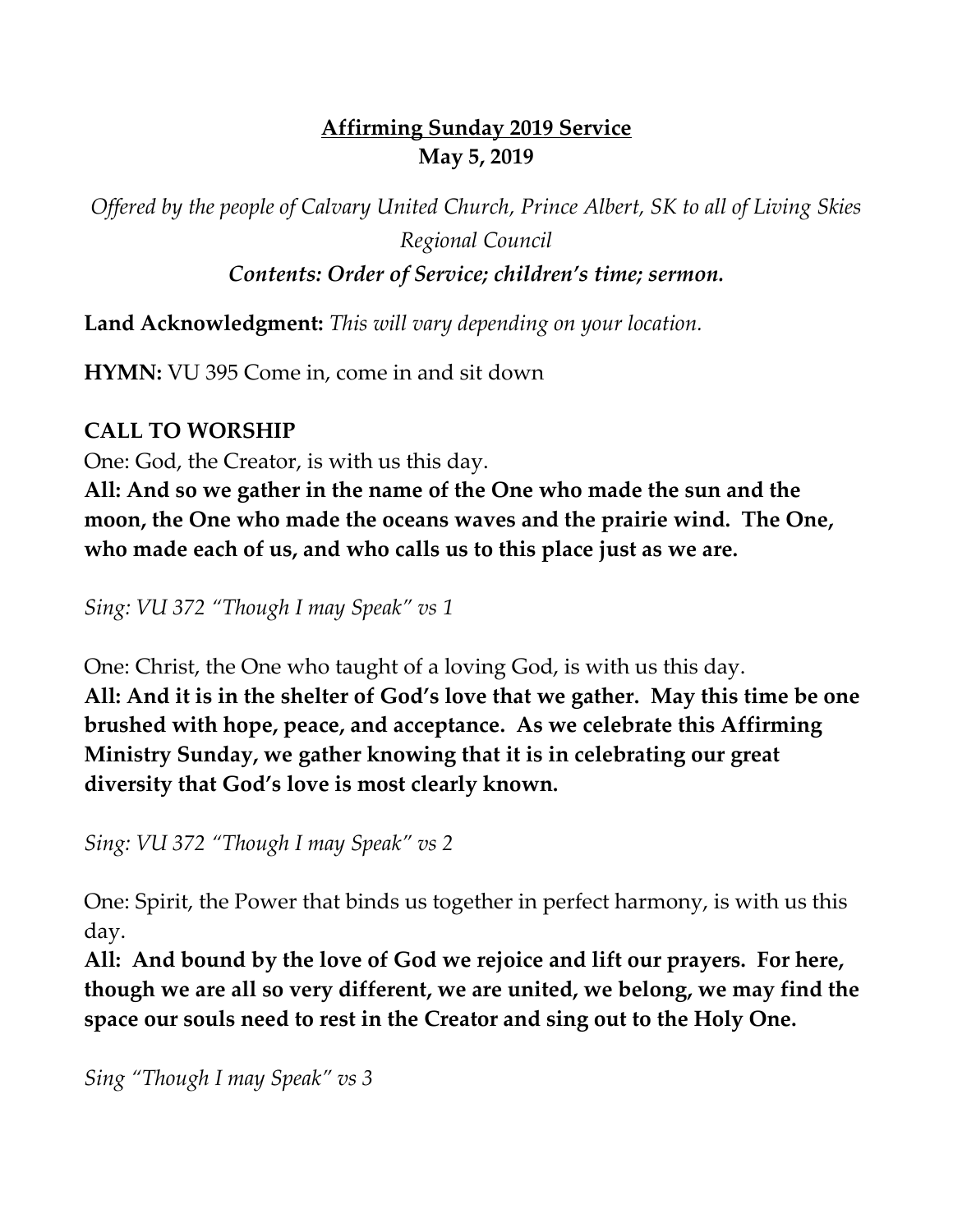#### **PRAYER OF CONFESSION**

**God of Life, you are the one who paints rainbows in the sky, you fill the earth with vibrant and varied creatures, and make humanity a part of your Holy Covenant. It is You who calls us to this time of worship today and so we come before You in hope. We rejoice that here all people are free to come as they are. We give thanks that in the space love is love, mercy is free, and hope is restored. And yet we know we often fail, as individuals and as a church. Forgives us those times we have turned people away, Forgive us when we have intentionally made people feel unwelcome in our presence, by our misuse of preferred pronouns, by letting homophobic, transphobic, racist, ageist, sexist words go unchallenged. Forgive us for judging others, condemning others, hurting others, and fill us with the courage we need to not only begin this journey of affirmation but to embrace it into our everyday living that we might draw our circle ever wider.**

*Silent prayers of confession*

# **ASSURANCE OF GRACE**

One: God, who calls us forward on this road, touches us with Grace that we might spread peace and hope to others as we travel.

**All: Accepting God's mercy fills us with the assurance that we are Beloved, Divinely Created, and Blessed by the Holy One. Accepting God's mercy empowers us to share this truth with all we meet. Thanks be to God!**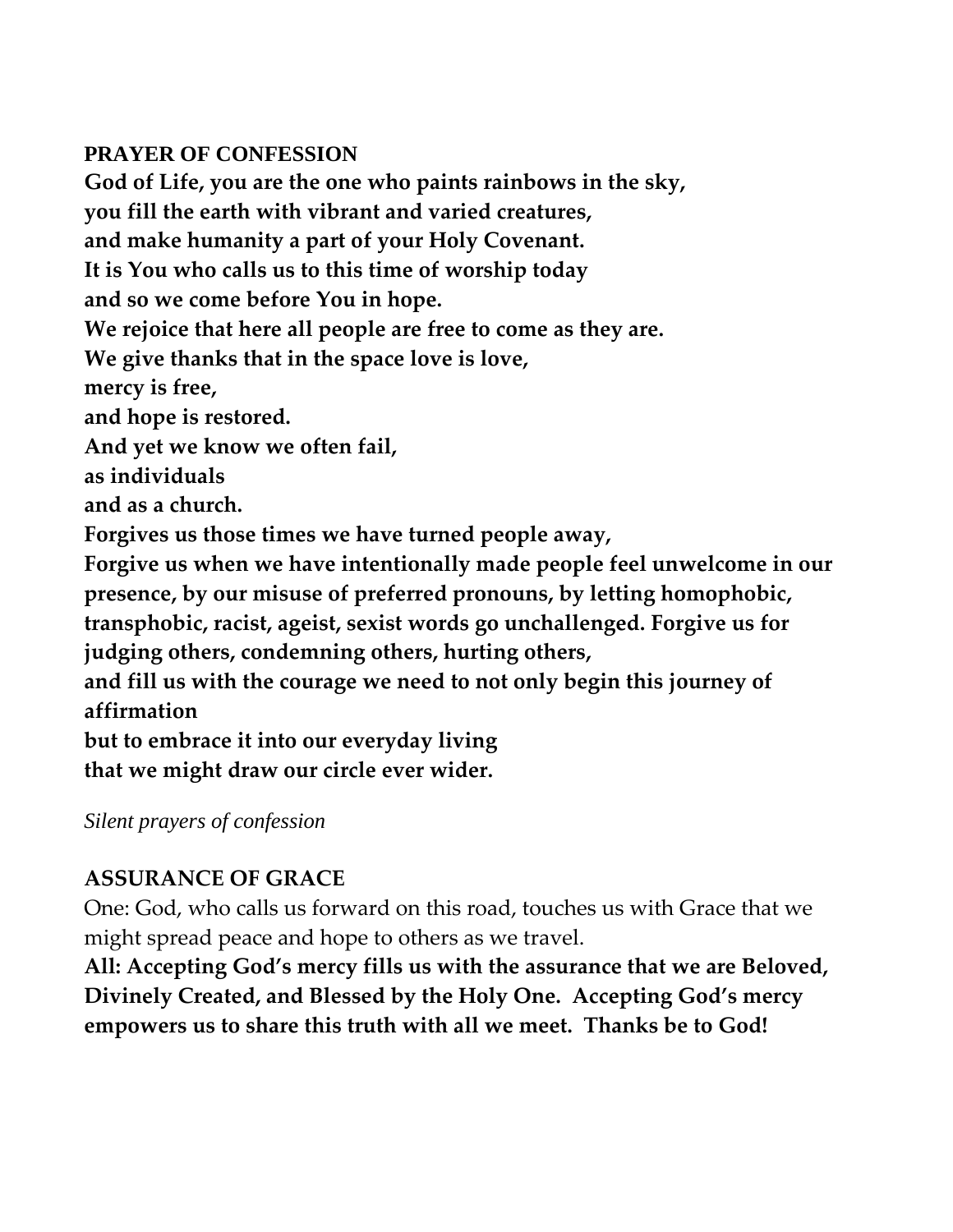## **DOXOLOGY**: Halle halle halle

## **PASSING OF THE PEACE**

#### **CONGREGATIONAL FAMILY TIME**

**HYMN:** MV 141 **"**We Are All One People"

**STORY***: Get Your Rainbow On! (see notes below)*

**HYMN:** MV 141 "We Are All One People"

#### *WE LISTEN FOR GOD'S WORD*

**Scriptures** Genesis 9:12-13 Psalm 36 Colossians 3:12-15

**REFLECTION**: "Perfect Harmony" (see Below)

#### **OUR RESPONSE TO THE WORD**

**NEW CREED** VU 918

**OUR OFFERING:** 

**OFFERTORY HYMN***:* 538 for the gift of creation

#### **PRAYER OF DEDICATION** ~

**Through the many gifts we are given, may we use all that we are and all that we have to grow in acceptance, mercy, and love. In the Spirit we present these gifts and in Christ's name we pray God's blessing upon them.**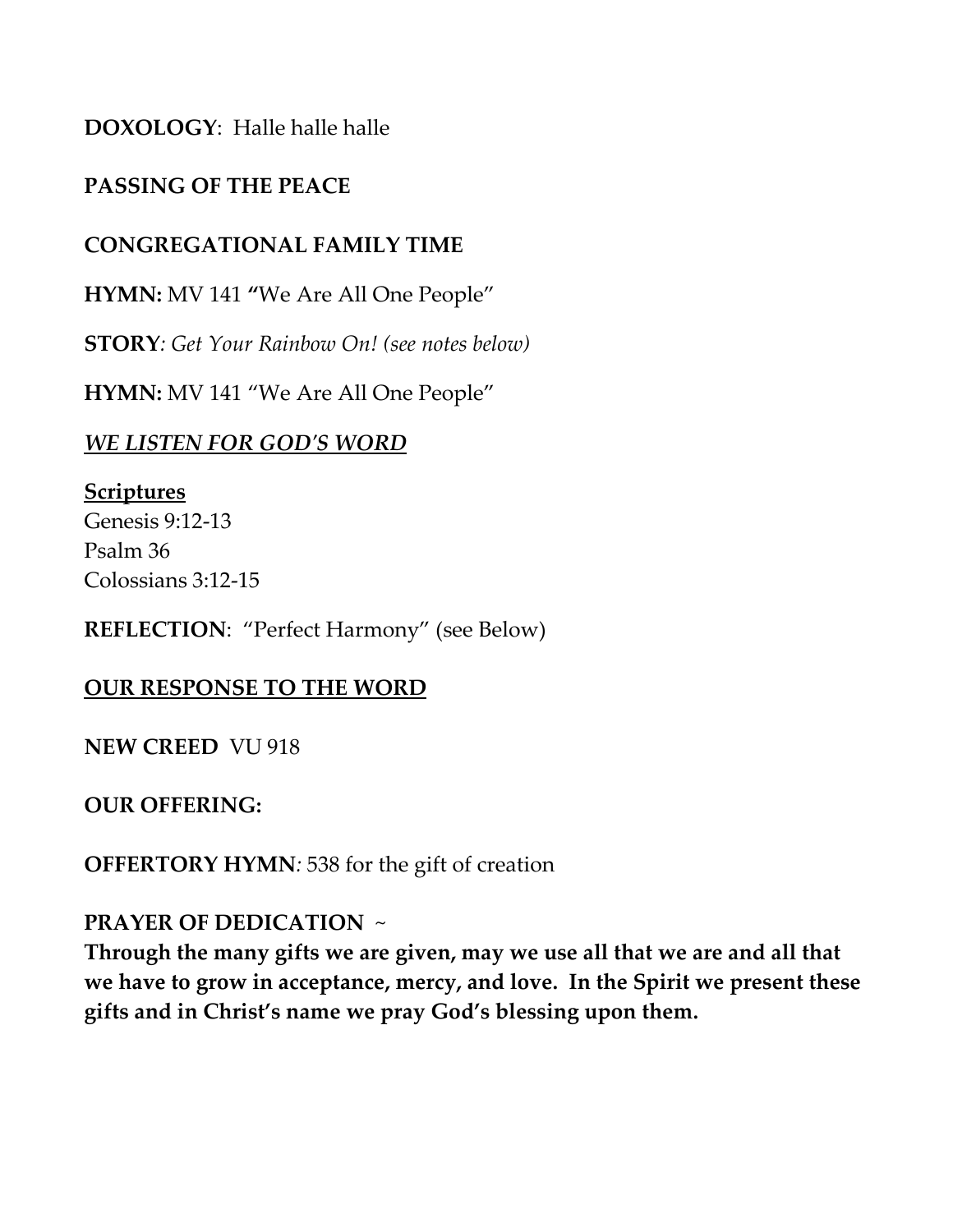## **PRAYERS OF THE PEOPLE**

God our Creator, by your very essence we are called into relationship. As we gather our prayers before you this morning we praise you. We rejoice in the vastness of your creation. The beauty we see all around us speaks to the beauty we are called to see in each other. Help us take conscious care of this planet. God Hear our payer

## *Response MV 62 "There is room for all in the Shelter of God's love"*

Christ our Redeemer, your life giving call to love each other as you have loved us empowers us. Help us as we walk this road of life together that we might truly live in your love. We pray today for all those places around the world where love, compassion, kindness, patience and meekness are seen as weaknesses rather than strengths. We pray for the world's leaders and ask that you would fill them with integrity and the willingness to speak truth. We pray for *(add current world issues from this week.)* Christ hear our prayer.

## *Response MV 62 "There is room for all in the Shelter of God's love"*

Spirit, our Sustainer…it is your power that dances among us this morning. As we commit ourselves to this Affirming Journey we ask that you would continue to guide and inspire this church and all those who walk with us. We pray for those who have been shunned, hated and rejected because of their gender, gender identity, sexual orientation, race, age, religion, class, socio-economic place in the world. We pray for those who are allies. We pray also this day loving God for everyone who needs your healing touch in their lives. We pray for all those in hospital and long term care. We pray for those who long for healing of their minds and spirits. We pray for those who walk in grief and sorrow. We remember especially *(name people who have requested prayers)* And so many more whom we name in our hearts…*(silent prayers).* Spirit hear our prayer

*Response MV 62 "There is room for all in the Shelter of God's love"*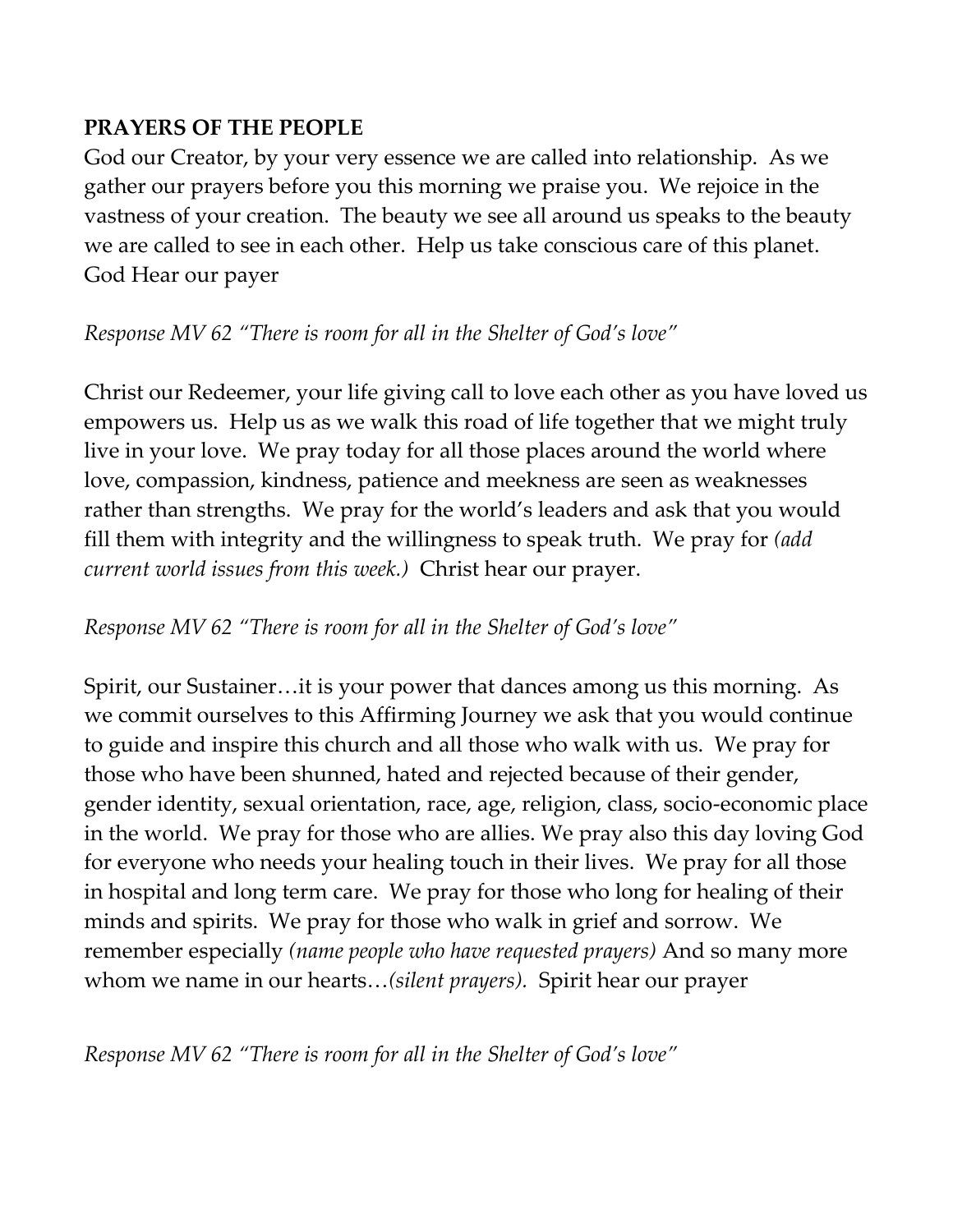All this and so much more we lift up to you loving God, calling you by the name that feels most like home to us, we say the words you taught us we love to hear…

Our father/mother/creator/God…

## *THE SENDING FORTH*

**HYMN:** MV 165 "There is a time"

## **COMMISSIONING –**

One: The Journey is long…

**All: Together we will travel; together we will make our way.**

One: The road is winding…

**All: Together we will explore the twists and turns; together we will follow where the God of Love is leading us.**

One: It will not be easy…

**All: Together we will find the courage we need to face the challenges ahead; together we dance beneath God's rainbow sharing the Good News that all are Chosen and Beloved.** 

One: Amen **All: Amen!**

**BENEDICTION HYMN:** VU 209 "Go Make a Difference" vs 1 & 3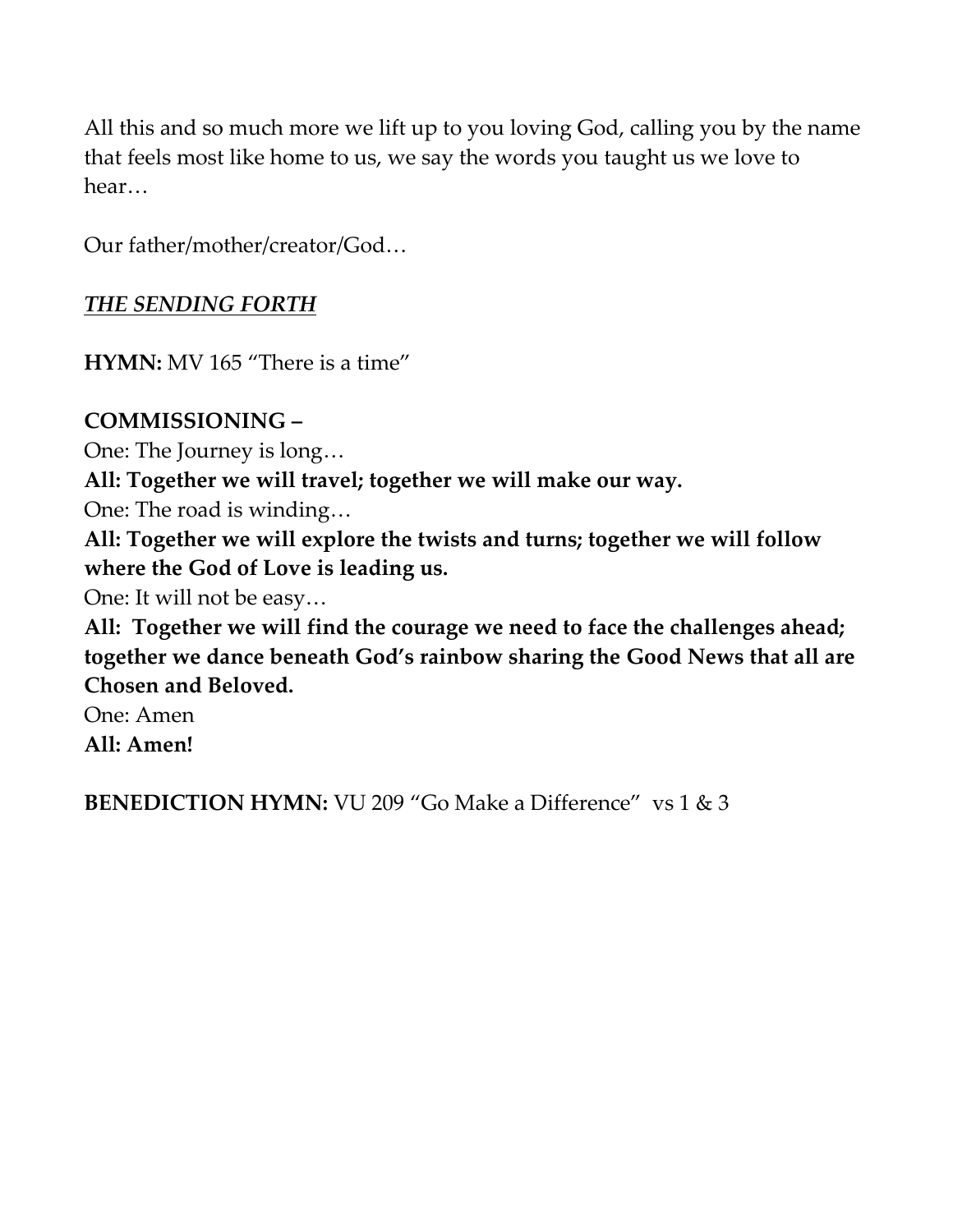# **Children's Time**

*Ahead of time fill a box or basket with random rainbow things (hats, scarves, glasses, wigs, necklaces, etc) and tuck it behind the communion table or pulpit. Have a youth or adult with the box to help kids who need it when they go to the box*

Meet the kids at the front and show them a picture of rainbow (maybe you have rainbow things in church already…point them out). Ask they kids what they like about rainbows. Ask what would it be like if a rainbow only had one colour…would they be as pretty? Reflect on the idea that what makes rainbows breathtaking is how all the colours work together to create a beautiful thing. Not one of the colours is better than another…although you may prefer one more than another and that's ok. You may feel red is your favourite but that does not mean blue has less value or that another person liking blue is wrong.

Talk about how we are like a rainbow. God has made everyone of us all and we are all wonderfully different. No one has more or less value than anyone else. And while lovely on or own, when we are together as people from all walks of life, of all ages, genders, gender identities, sexual orientations, classes, abilities, racial and ethnic identities, and bring all of our differences, or skills, our joys, or talents together, we create an amazing and beautiful rainbow.

Share with them something that makes you different or unique…then ask one of the kids to share something about themselves that make them different or special…when they do have them go to the rainbow box and pick out an item. Have all the kids do this until you've created an amazing rainbow people. At the end have someone take a photo of you all.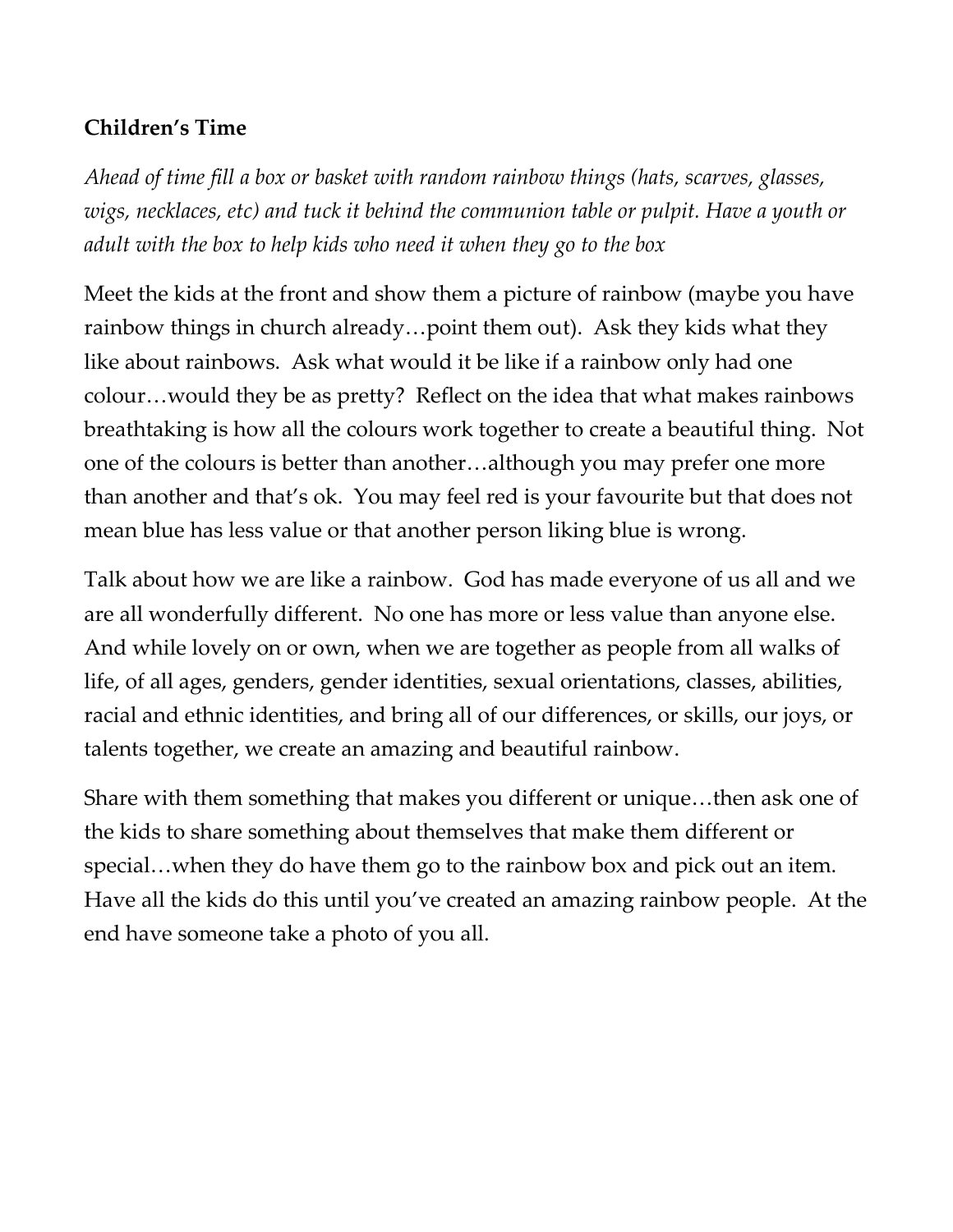# *Colossians 3:12-15 "Perfect Harmony"……Rev. Nora Vedress Affirming Ministry Celebration Written for our Affirming Celebration held on Sunday June 10 2018 Calvary United Church*

"As God's Chosen Ones"…That's how Paul begins our reading for this morning…"as God's chosen ones" and when I read it I instantly began thinking about what it means to "Be Chosen". The Bible of course is basically a compilation of stories about Chosen People. Abram and Sari, Vashti, all the Marys really I could go on forever…stories of amazing people chosen to do amazing things. Then you've got all those not so amazing people, David, Jonah, Judas, Saul…but they too were chosen to play a role in the telling of this incredible story…this story of God's acting in the world that we claim as our own.

But when I thought of being chosen I have to admit it wasn't the Bible I went to right away. Where my brain went flying to was that moment on the playground…you know the one I mean…the one where you're standing there at recess with all your peers…and the two Captains start choosing their teams…one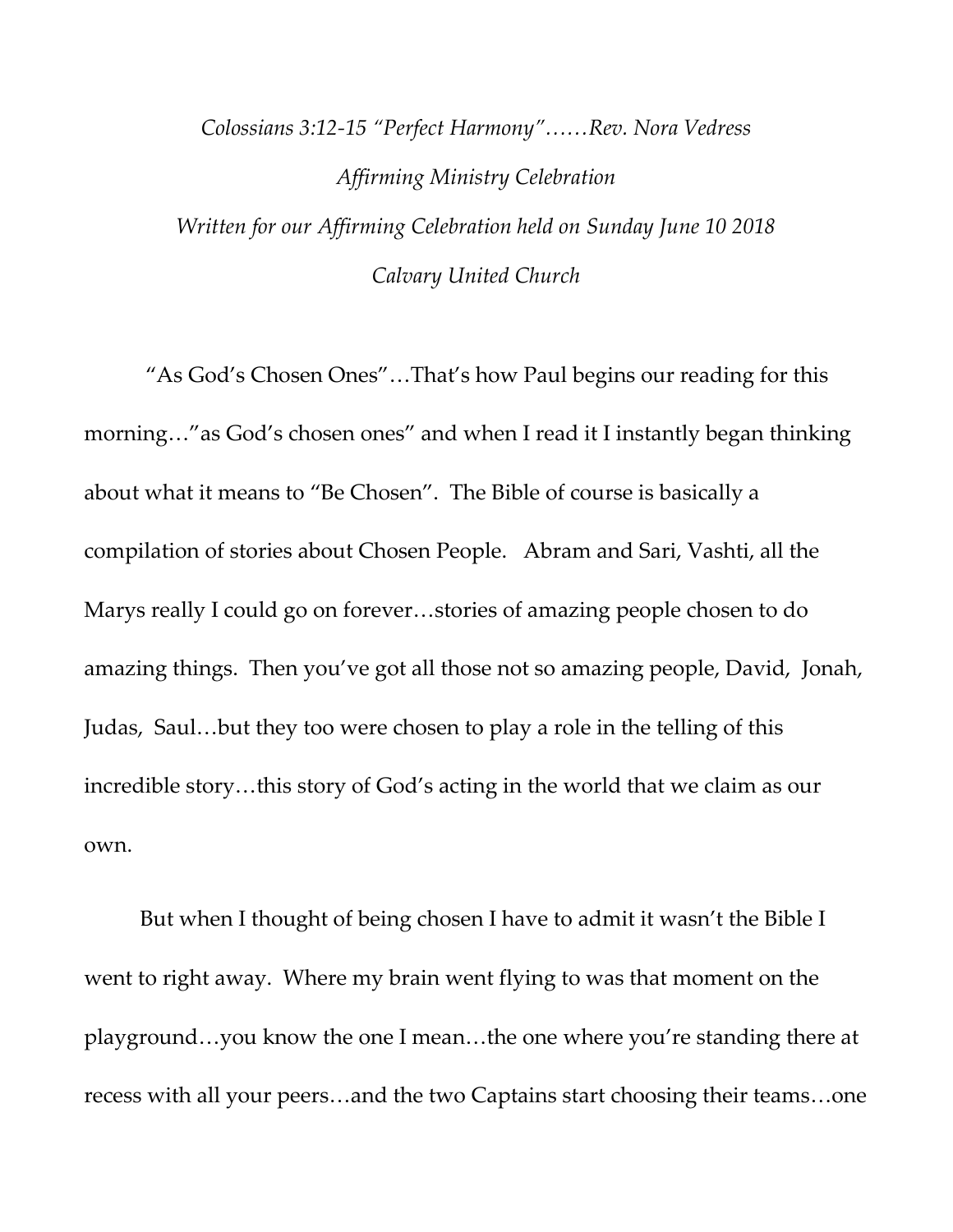by one names are called, always the talented ones first, quickly followed by those who aren't so talented perhaps but are popular, and you just stand there hoping against hope that your name gets called, that you get chosen ….anyone else have that memory…that was the worst, wasn't it? I remember it so clearly: Standing there and waiting whispering under my breath *"choose me choose me".*

We learn, pretty early on, that being chosen is equal to being wanted. Like that scene in Grey's Anatomy where Meredith says to Derek "Pick me. Choose me. Love me." Being chosen means we fit, it means we belong. It means we are loved. And isn't that what we all so desperately want?

It won't be news to any of us that the world Jesus was born into was one dominated and controlled by religious and societal norms put in place to keep people in their place. And he spent his entire ministry doing everything he could to counter that. The powerful put up walls to keep people out so he wandered around knocking them down and letting people in. The powerful said "Don't talk to unclean people" so he went and searched for them and not only talked with them but touched them and ate with them and called them "friends". The powerful said "tell your friends to be silent" and he said 'even if I did the stones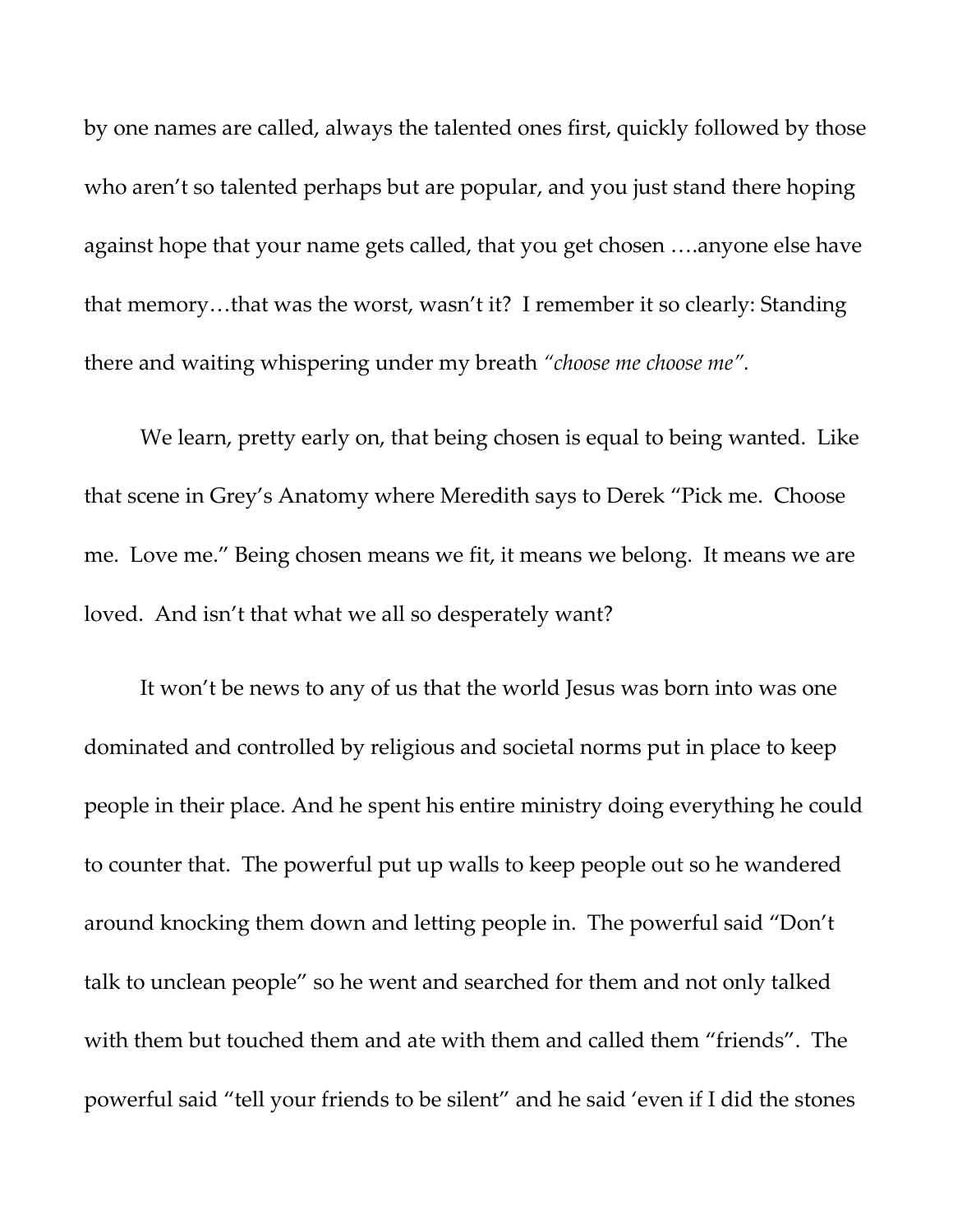themselves would shout out" (Luke 19:394). The powerful said "obey the rules or else" and he said "it's a new rule I give…just love one another." (John 13:34).

And so Paul, who knew firsthand what it was to be chosen by God and freed by Christ's love begins our reading this morning with: "As God's Chosen Ones…" Sitting in his prison cell he wrote to that young and struggling church in Colossae because he wanted them to know that they were not alone but he also wanted to remind them of something. He wanted to remind them that being chosen by God did not mean they now had an upper hand or the right to exclude others. Rather their job was to clothe themselves with compassion, kindness, humility, meekness, and patience. He wanted them to forgive each other. But more than anything he wanted them to clothe themselves in love so that the Peace of Christ would rule in their hearts (Colossians 3:12-15).

It was a beautiful beginning but as with many beautiful beginnings time got in the way and as the centuries turned into millennia the church took the idea of being chosen by God and flipped it on its head. Before too long the church or rather the church leaders turned into mirror images of those Leaders Jesus had stood up to, reflections of the Leaders in Colossea who wanted to shut people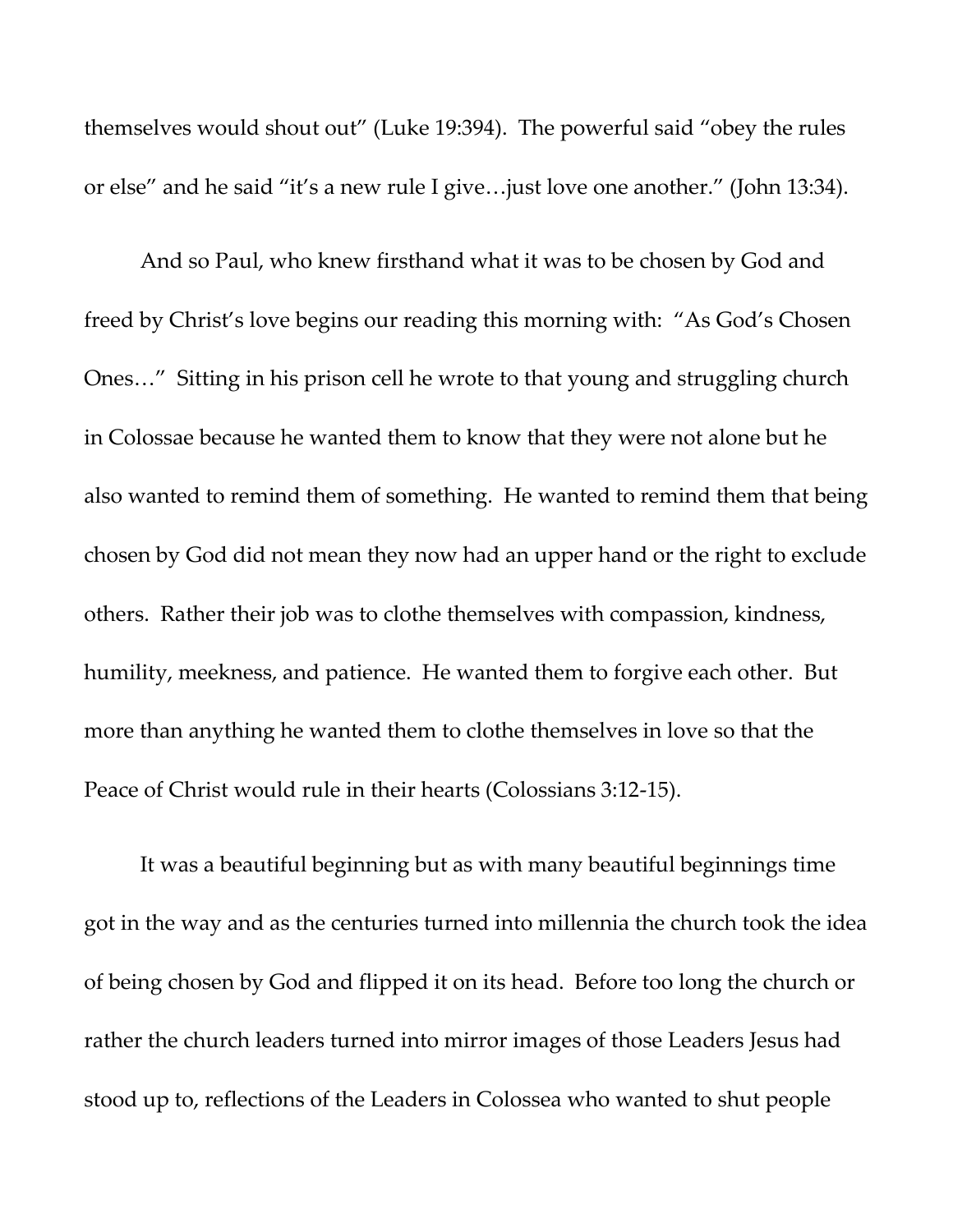out. The church has historically shut out a variety of people in a variety of ways: Woman from leadership, people with different sexual orientations and gender identities. Like those dreaded and oddly powerful Team Captains from my childhood, the church started picking and choosing.

It started putting up walls built of rules and expectations and it decided who was allowed in and more to the point who was not. And it worked, I mean the church gained a lot of control for a while. I have joked before that our pews would be full every Sunday if we asked for three letters of reference and declared a minimum base salary amount before you could attend here. We Humans love exclusive clubs…we love it when membership has its privileges…privileges that not everyone gets to tap into. Man we love that. Why do we love that? Perhaps it's because as Richard Rohr says "Being over and against is easier than being in love" (Everything Belongs page 22).

"Being in love" is hard. And I don't mean romantic love…which is hard don't' get me wrong…I've been married nearly 14 years and I know it's hard. Hands up who's been married more than 14 years, 30? 50? 60? More than 65?! Yah, them they know it's hard. But what I mean today by "being in love" is: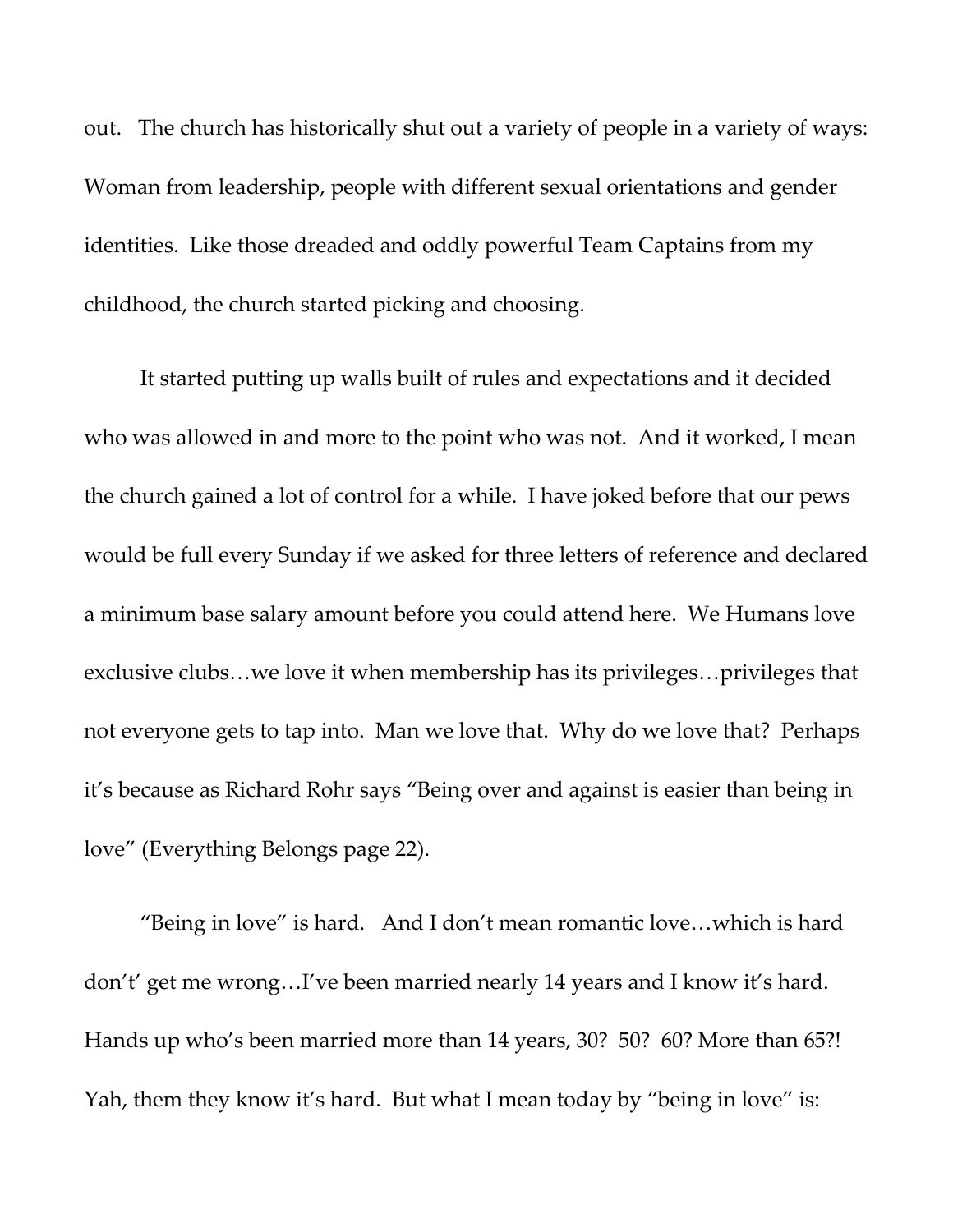"existing in love". Because the thing about love, at least the love Jesus was talking about…is it means making space, it means changing our minds, it means sacrificing, it means tearing down walls and opening the doors, it means welcoming the stranger and loving the enemy, it means facing our own mistakes and asking for forgiveness, it means accepting the fact that none of us is perfect and giving forgiveness, it means finally accepting our holy rules will not, cannot, control God…it means being patient and compassionate and kind and meek…things that the world out there tell us are pathetic. It means being and doing a whole lot of hard things. But no one ever said that the Good News of Jesus Christ was easy.

Being Chosen does not make life easy. Kathleen Norris wrote "…being God's chosen does not mean doing well. It does not grant access to all the answers but means contending with the hard questions, thankless tasks, and usually a harrowing journey which in Jesus case leads to the cross" (Amazing Grace page 141). But perhaps the hardest thing about this Love we are called to be in, comes down to our understanding of what being chose ultimately means.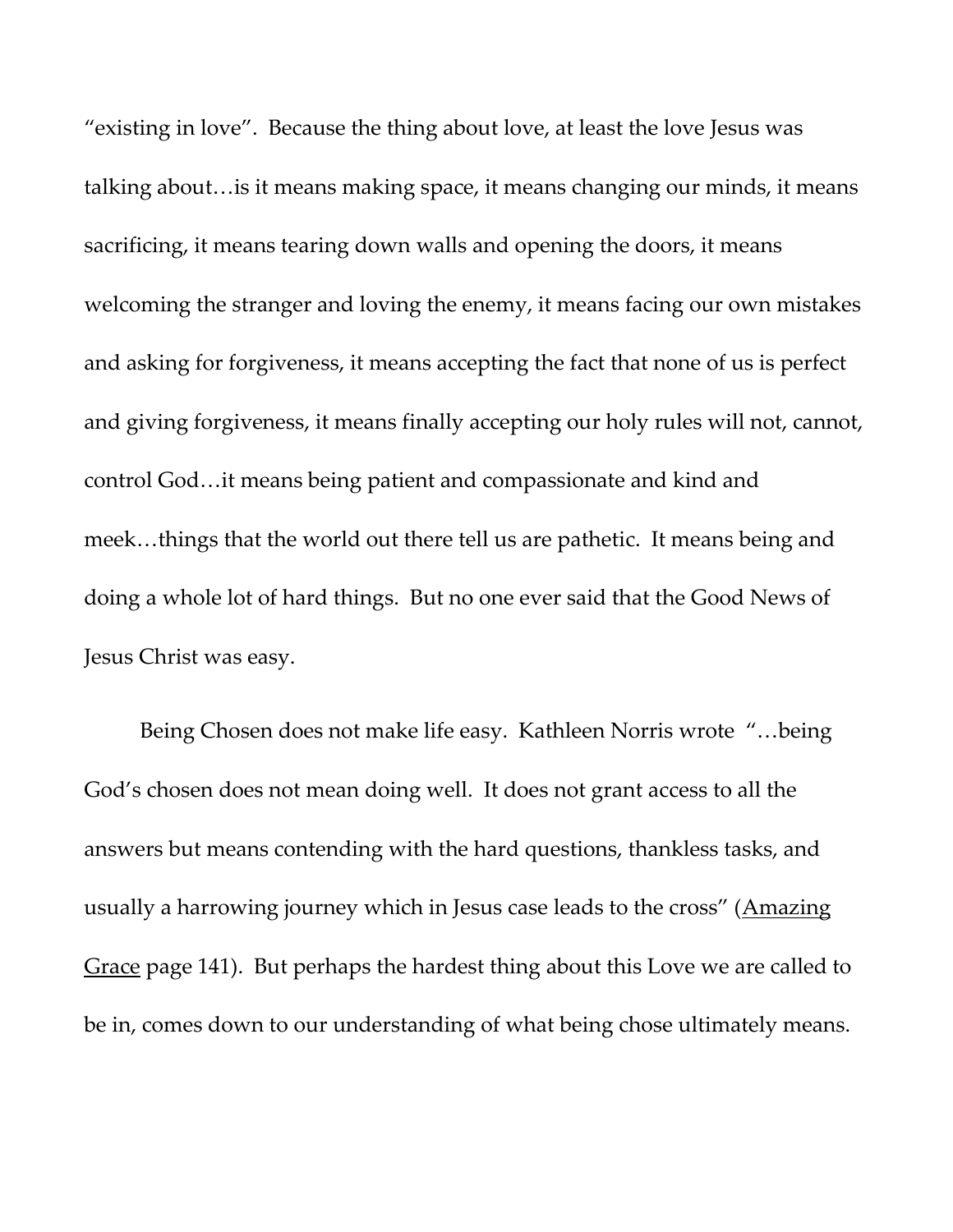I remember a moment at summer camp (where there were many times I stood waiting to be chosen for various things) when my councilor, who upon discovering I was a United Church kid, became deeply concerned for my salvation. She asked, "Nora, do you choose Jesus?" I assured her that I did, and I accepted him into my heart more to get her off my back than anything else. But if I'm to be honest what I wanted more than anything was to belong, I wanted to be chosen and if choosing Jesus got me that then fine. I wish I could go back in time and tell that terrified little girl that the councilor had it all wrong. Norris goes on to remind us that in the 15<sup>th</sup> chapter of John's gospel Jesus says "you did not choose me, I chose you" (Kathleen Norris Amazing Grace pg 141-42).

We learn, pretty early on, that being chosen is equal to being wanted. It means we fit, it means we belong. It means we are loved. And isn't that what we all so desperately want? The Good News of Jesus Christ is that this is exactly what God so desperately wants us to accept. That are wanted, we do belong, we are so deeply and unconditionally loved…just as we are.

That's the good news! But that's also the hard part about the good news. Because we have to accept the fact that it's not about who we choose, it's not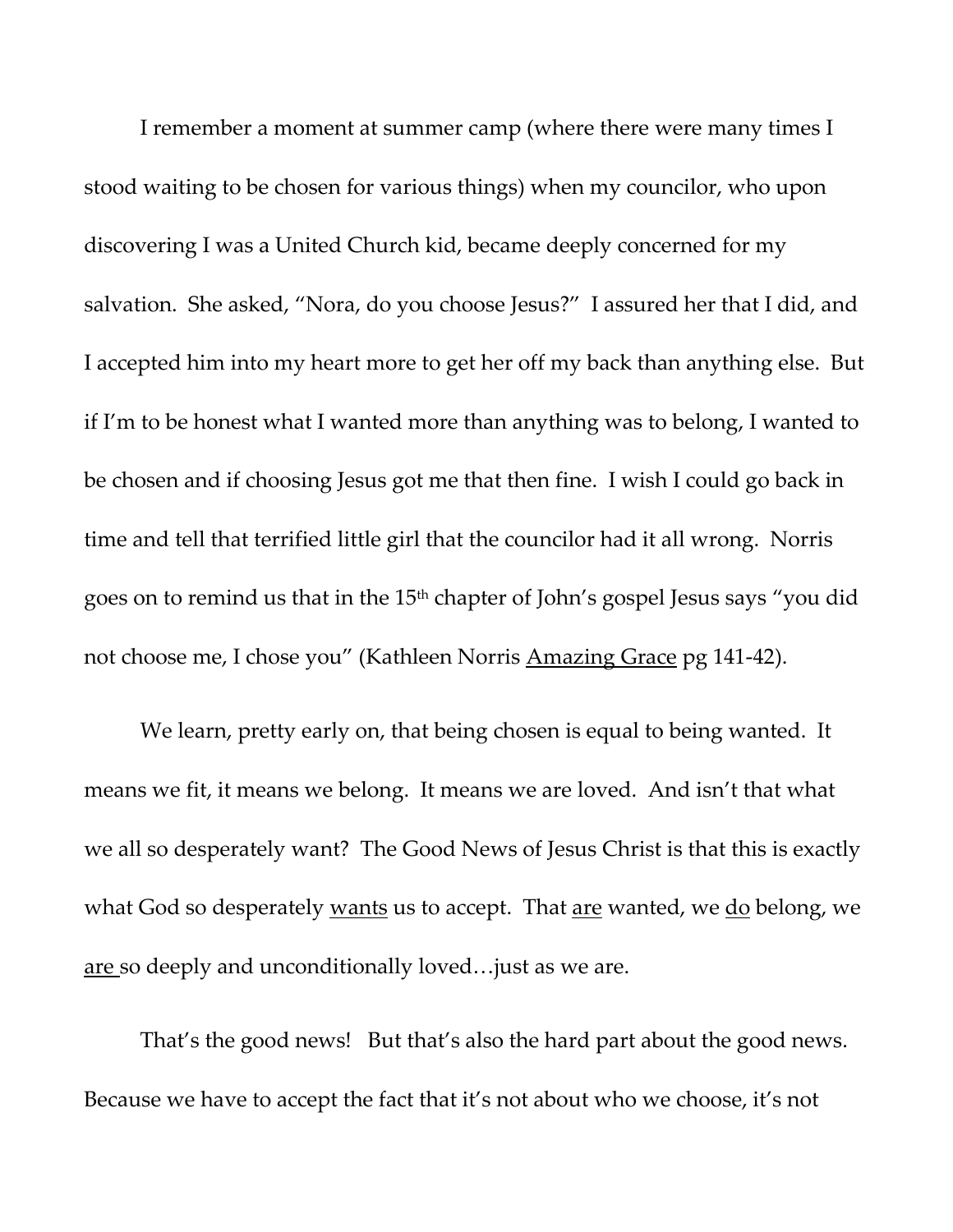about what we think God is, it's not about what we think God thinks about all those folk who seem so "different" from us.

 It's about the fact that God has chosen us, all of us, like ALL OF US, to live in relationship with God and with each other. David Lose wrote on his blog …in the meantime that "…God's essential and core being has always been a giving and receiving and sharing of love that finally spills out into the whole of the universe and invites all of us into it." ([www.DavidLose.net](http://www.davidlose.net/) "Three in One Plus One").

And it's beautiful and amazing and life changing if you let it be, but it's not easy. "Being over and against is easier than being in love" (Richard Rohr "Everything Belongs" pg 22). But that's why this moment is so important. That's why this church of ours, what we have done for the last 93 years and what we promise to do today is so essential. As we become (or consider to become) an Affirming Ministry, we say boldly, that this world needs the voice of this church and that we aren't going to take the easy way, we will not be silenced. Today we proclaim that we are going to be to be intentional about being in, existing in, sharing in God's love, and that we believe this is a gift given by God to everyone